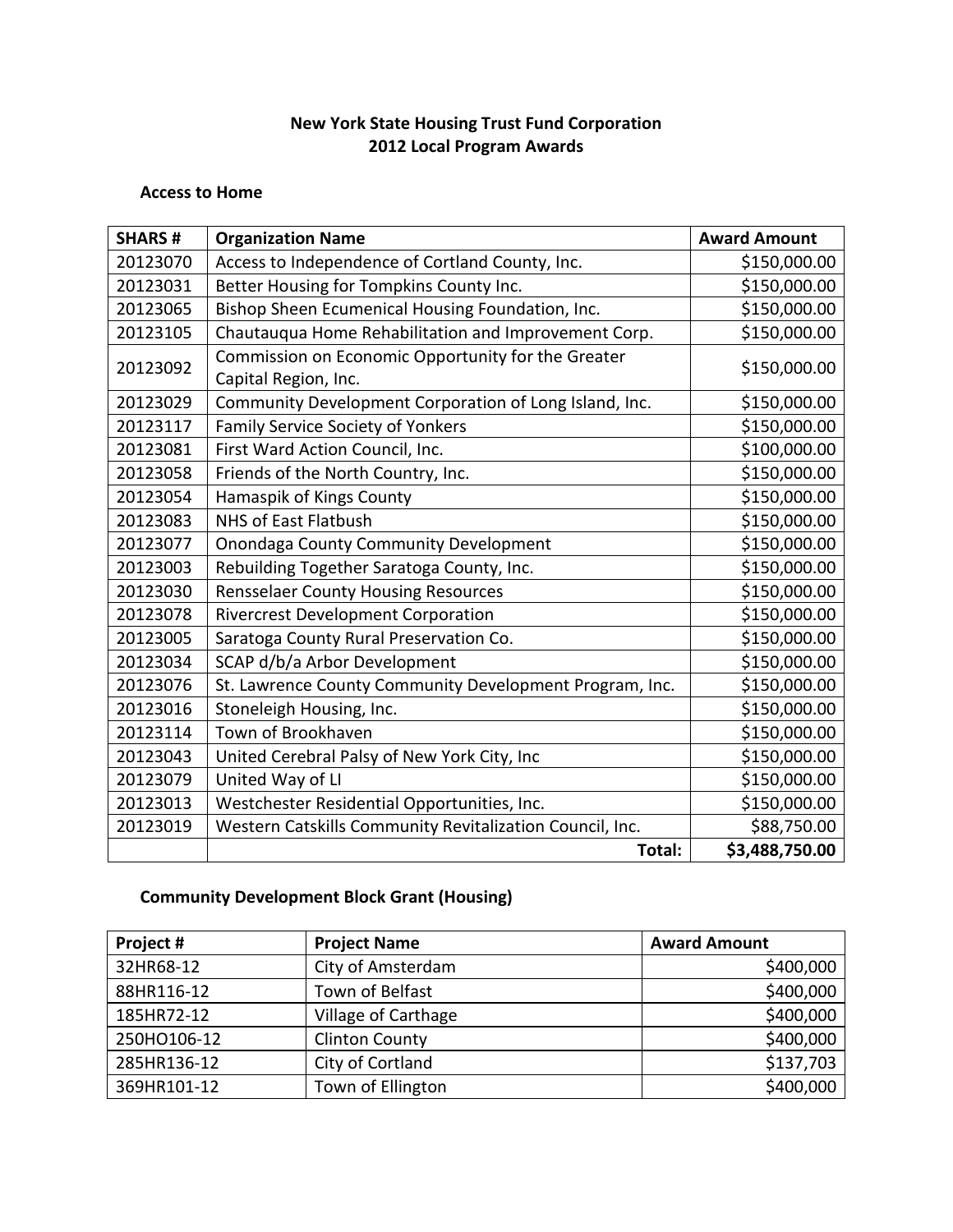| 379HR88-12   | Town of Esperance    | \$400,000   |
|--------------|----------------------|-------------|
| 382HO103-12  | <b>Essex County</b>  | \$400,000   |
| 413HR125-12  | Town of Fowler       | \$400,000   |
| 430HO92-12   | City of Fulton       | \$272,500   |
| 462HR94-12   | City of Gloversville | \$400,000   |
| 579HR109-12  | Town of Jay          | \$400,000   |
| 581HR86-12   | Jefferson County     | \$750,000   |
| 580HR85-12   | Town of Jefferson    | \$400,000   |
| 741HR113-12  | Town of Minerva      | \$400,000   |
| 836HR77-12   | City of Ogdensburg   | \$400,000   |
| 862HO126-12  | City of Oswego       | \$300,000   |
| 1004HR64-12  | Town of Roxbury      | \$400,000   |
| 1051HR96-12  | Village of Scotia    | \$275,000   |
| 1106HO142-12 | St. Lawrence County  | \$620,000   |
| 1128HR98-12  | Town of Summit       | \$400,000   |
| 1160HR93-12  | <b>Ulster County</b> | \$750,000   |
| 1206HR139-12 | Village of Waterloo  | \$400,000   |
| 1207HR75-12  | City of Watertown    | \$400,000   |
|              | Total:               | \$9,905,203 |

### **HOME Local Program Awards**

| <b>SHARS#</b> | <b>Organization Name</b>                             | <b>Award Amount</b> |
|---------------|------------------------------------------------------|---------------------|
| 20123200      | Adirondack Community Housing Trust, Inc.             | \$400,000.00        |
| 20123183      | Albany County Rural Housing Alliance, Inc.           | \$200,000.00        |
| 20123157      | Better Housing For Tompkins County Inc.              | \$300,000.00        |
| 20123166      | Bishop Sheen Ecumenical Housing Foundation, Inc.     | \$400,000.00        |
| 20123210      | Capital District Habitat for Humanity, Inc.          | \$750,000.00        |
| 20123216      | Chautauqua Home Rehabilitation and Improvement Corp. | \$399,950.00        |
| 20123156      | City of Glens Falls                                  | \$150,000.00        |
| 20123125      | City of Gloversville                                 | \$400,000.00        |
| 20123170      | City of Mechanicville                                | \$400,000.00        |
| 20123131      | County of Hamilton                                   | \$283,000.00        |
| 20123148      | Delaware Opportunities Inc.                          | \$400,000.00        |
| 20123163      | Friends of the North Country, Inc.                   | \$400,000.00        |
| 20123225      | Genesee Valley Rural Preservation Council, Inc.      | \$400,000.00        |
| 20123169      | Ithaca Neighborhood Housing Services, Inc.           | \$400,000.00        |
| 20123197      | NeighborWorks Home Resources                         | \$300,000.00        |
| 20123193      | Opportunities For Chenango, Inc.                     | \$400,000.00        |
| 20123038      | <b>Rensselaer County Housing Resources</b>           | \$250,000.00        |
| 20123132      | Saratoga County Rural Preservation Co.               | \$400,000.00        |
| 20123145      | Schoharie County Rural Preservation Corp.            | \$400,000.00        |